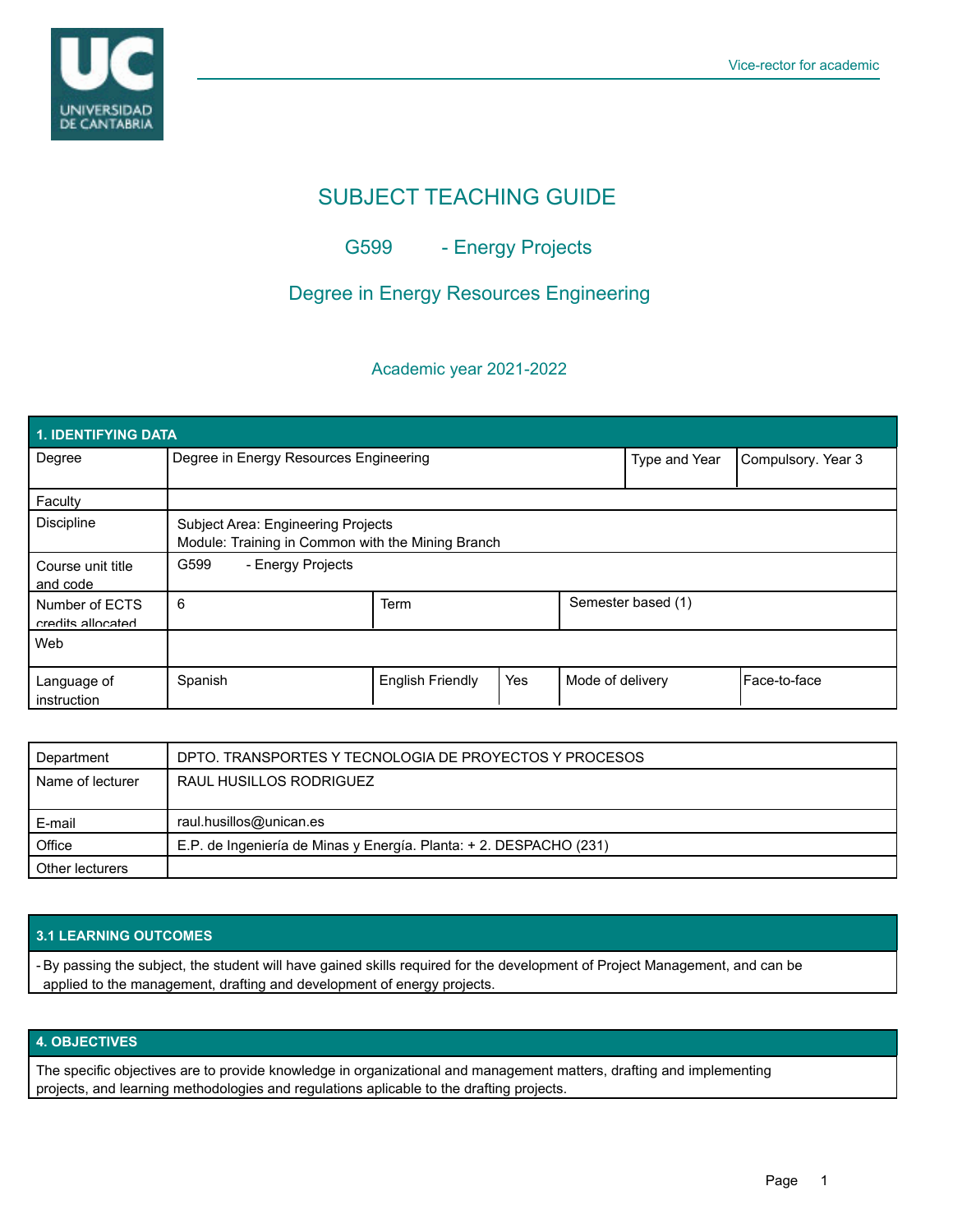

| <b>6. COURSE ORGANIZATION</b> |                                                                                                                                                                                                                                                                                                                                                                                                                                                                                                                                                                                                                                                                                                                                |  |  |  |  |
|-------------------------------|--------------------------------------------------------------------------------------------------------------------------------------------------------------------------------------------------------------------------------------------------------------------------------------------------------------------------------------------------------------------------------------------------------------------------------------------------------------------------------------------------------------------------------------------------------------------------------------------------------------------------------------------------------------------------------------------------------------------------------|--|--|--|--|
| <b>CONTENTS</b>               |                                                                                                                                                                                                                                                                                                                                                                                                                                                                                                                                                                                                                                                                                                                                |  |  |  |  |
| 11                            | THEMATIC BLOCK I: GENERAL THEORY ABOUT PROJECTS AND MAIN CONCEPTS<br>Issue 1: IDEA AND PROJECT DEFINITION<br>Idea and concept definition<br>The application of Idea or thought to the project.<br>Issue 2: Dessing theory<br>Definition of Design<br>Relationship with the idea of design.<br>Structure Design.<br>Main objetives.<br>Phases of design.<br>Design Methodology.<br>Issue 3: DESIGN METHODOLOGY APPLIED TO THE PROJECT.<br>- Definition of the Cartesian Method.<br>- Project methodology.                                                                                                                                                                                                                       |  |  |  |  |
|                               | Issue 4: THEORY OF PROJECTS.<br>- Applicable regulations for the drafting of projects.<br>- Types of projects.<br>- Inputs, outputs related to the drafting and preparation of projects.<br>- Structure and project documents.<br>- Software applied to project development.                                                                                                                                                                                                                                                                                                                                                                                                                                                   |  |  |  |  |
| 2                             | THEMATIC BLOCK II: PROJECT MANAGEMENT AND ORGANIZATION.<br>Issue 5: ORGANIZATION PROJECT.<br>- Definition of documentary and productive organization.<br>- Direction, strategy, operations forecast.<br>- Life-cycle of the project and organization.<br>- Planned production capacity dedicated to the project.<br>Issue 6: PROJECT MANAGEMENT AND SCOPE<br>- Techniques of productive organization.<br>- Project Planning (CPM).<br>- Project Scheduling (PERT / CPM, ROY, GANTT).<br>- Time Acceleration Project (Reducing Critical Path).<br>- Software applied to the organization.<br>Issue 7: MANAGEMENT OF PROJECT COSTS.<br>- Definition of project costs and behavior.<br>- Concept overhead.<br>- Control of costs. |  |  |  |  |